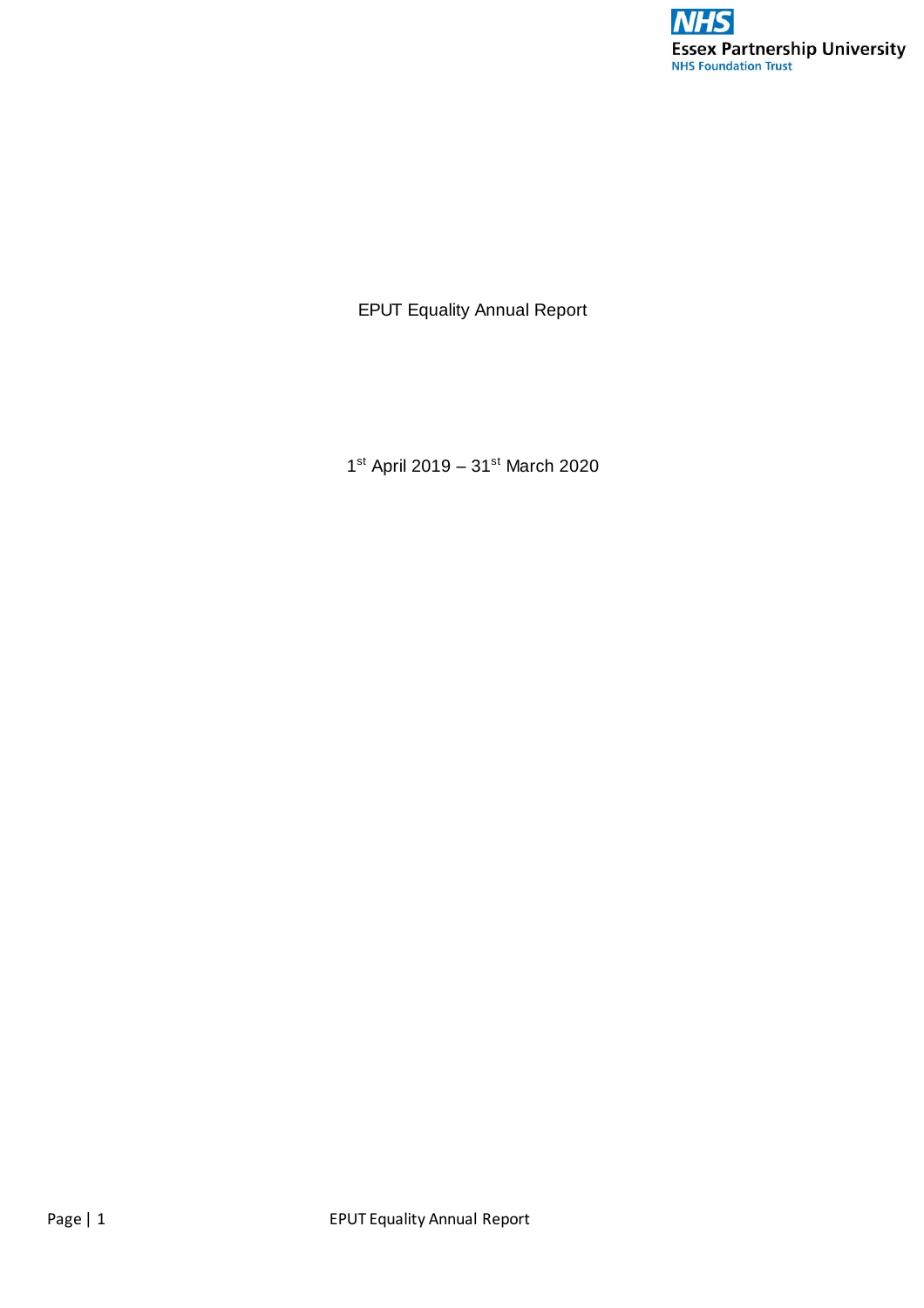# **CONTENTS**

| <b>Section</b> |                                                                                         | Page      |
|----------------|-----------------------------------------------------------------------------------------|-----------|
|                | 1. Purpose of the Report                                                                | 3         |
|                | 2. Executive Summary                                                                    | $3 - 4$   |
|                | 3. Introduction                                                                         | 4         |
|                | 4. Progress on our Equality Objectives and Equality Delivery System                     | 5         |
|                | 5. Governance Arrangements for Delivering Equality at Eput                              | 6         |
|                | 6. Service Access and Provision                                                         | $7 - 9$   |
|                | 7. Workforce                                                                            | 9         |
|                | 8. Equality Networks                                                                    | $10 - 11$ |
|                | 9. Equality and Inclusion Conference                                                    | 11        |
|                | 10. General Areas for Action and Improvement in Equality & Inclusion<br>for 2020 - 2021 | 11        |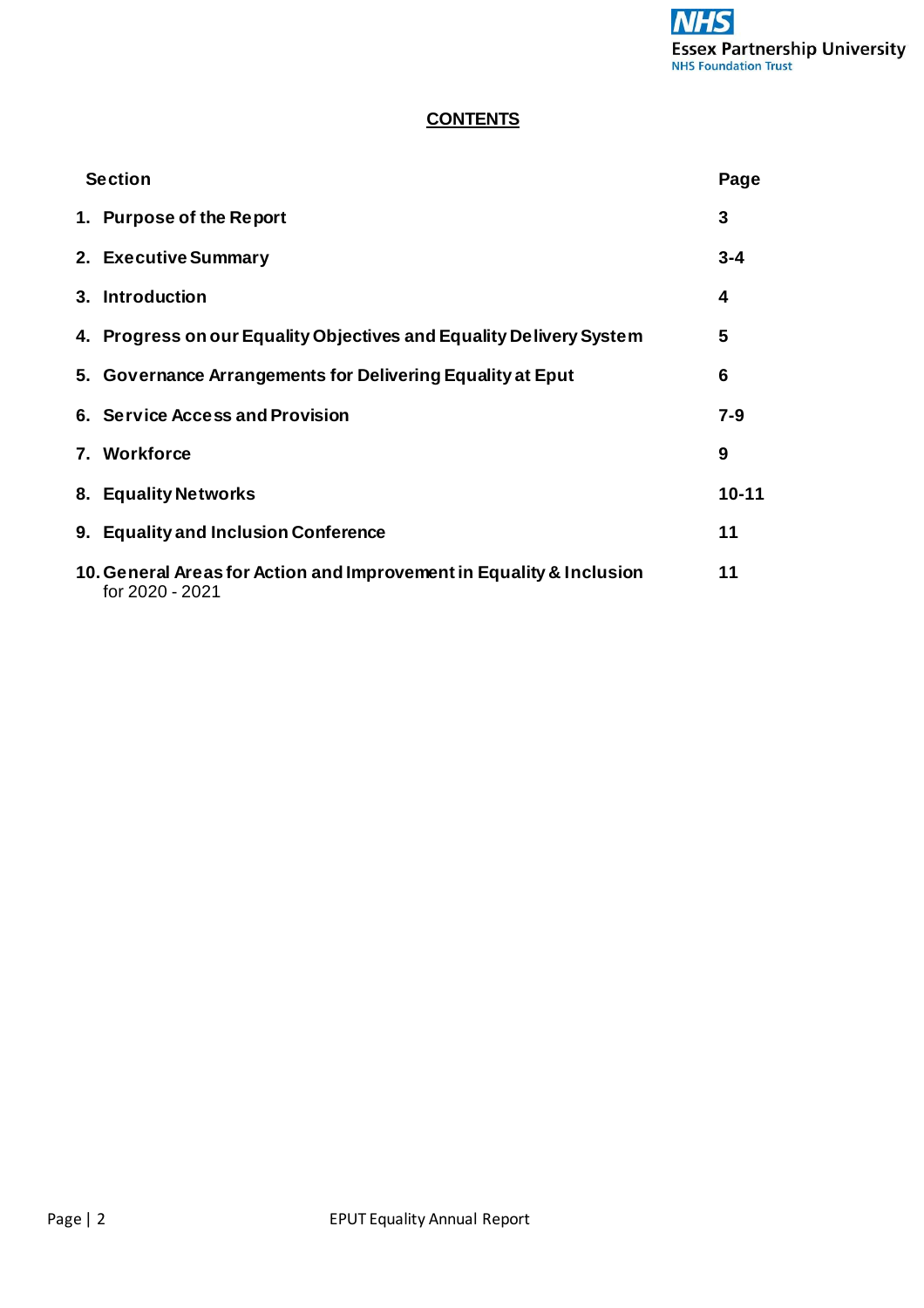### **1. Purpose of the Report**

The purpose of this report is to provide an overview of our achievements in the last 12 months in the field of Equality and Inclusion. It provides an overview of how we have delivered equality and where we are in relation to our equality objectives and acts as information to illustrate our complian ce with the Equality Act 2010 and Public Sector Equality Duty.

The report covers the period 1 April 2019 to 31 March 2020. .

### **2. Executive Summary**

Towards the end of the year covered by this Annual Report, the NHS was responding to the global COVID-19 pandemic. We remain exceptionally proud of all of our staff's outstanding efforts and our thoughts remain with those people across the world that have been affected and lost their loved ones.

EPUT was formed on 1 April 2017 following the merger of South Essex Partnership NHS Foundation Trust (SEPT) and North Essex Partnership NHS Foundation Trust (NEP). During 2019/20 EPUT Provided community health, mental health and learning disability services for a population of approximately 1.3 million people across Bedfordshire, Essex, Luton and Suffolk. We employ circa 5000 staff across 200 sites.

The annual equality and diversity report provides assurance to the Board that the Trust is able to report against the general equality duty as outlined in the Equality Act 2010, to have due regard for the need to eliminate unlawful discrimination, harassment and victimisation; to advance equality of opportunity; and to foster good relations between people who share a protected characteristic and those who do not.

There are also separate reports which concentrate on detailed Information and they can be found here. [https://eput.nhs.uk/about-us/equality-and-diversi](https://eput.nhs.uk/about-us/equality-and-diversity)ty

This report provides progress on:

- Equality Delivery System 2 (staff and patients and service users)
- Equality Objectives
- Workforce Race Equality Standard (staff)
- Workforce Disability Equality Standard (staff)
- Accessible Information Standard (patients and service users)
- Gender Pay Gap (Staff)
- Sexual Orientation Monitoring Standards (staff and patients and service users)
- Equality Networks (staff)
- Patient Experience

EPUT is proud of its work around Equality and Inclusion. We aim to promote a culture of inclusive behaviours in order that our workforce and patients/service users – see us as addressing their needs – allowing them to flourish and recover and feeling safe in our care and employment. This extends beyond those we are currently engage with to prospective employees and patients/service users.

Highlights during this period have been:

 The creation of staff guides in conjunction with staff networks to raise awareness of supporting the LGBTQ+ Community, Understanding Faith and Spirituality and Staff Frequently Asked Questions about Disability and the Reasonable Adjustments Process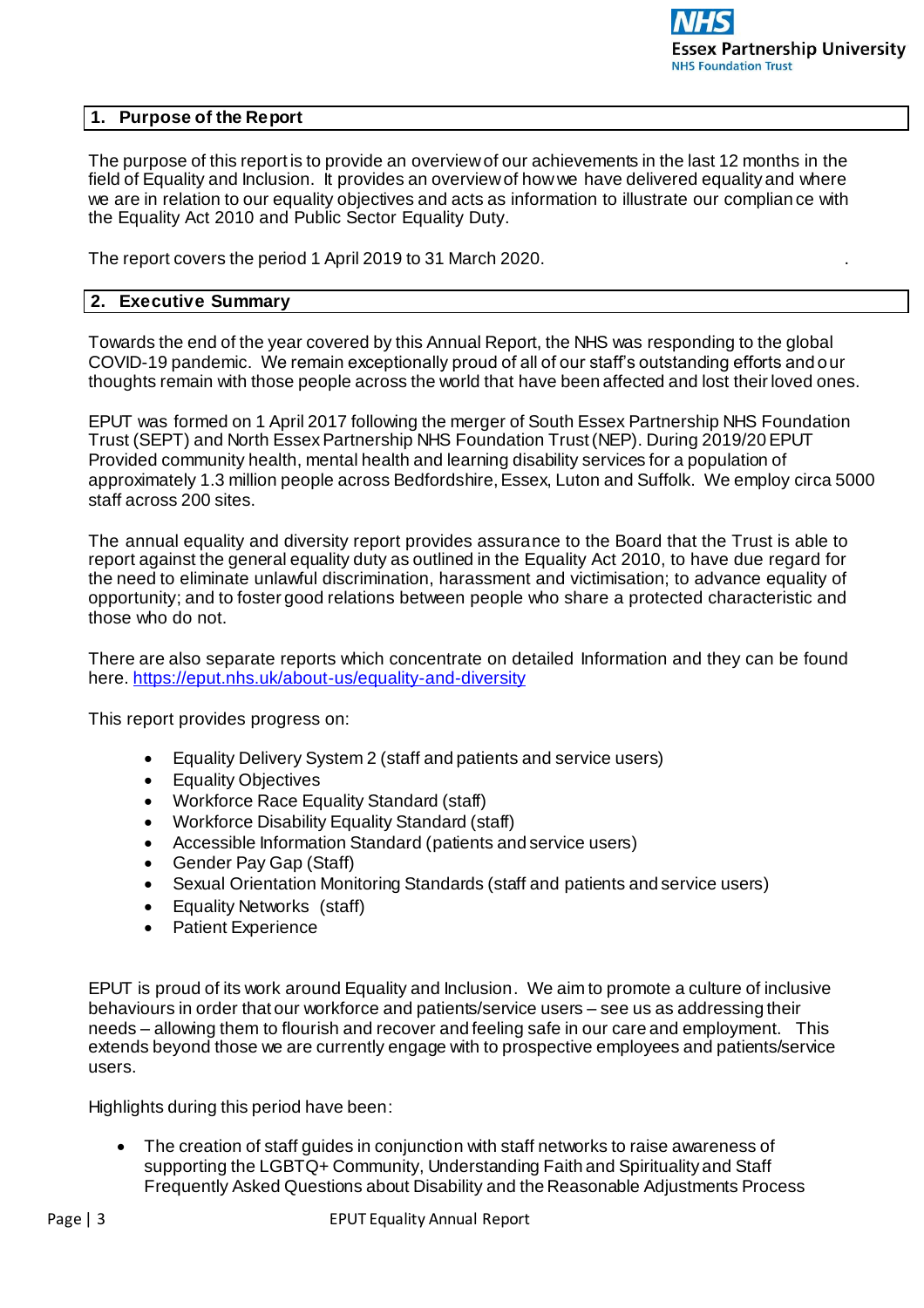

An updated Equality and Inclusion Induction covering topics including Microaggressions, the

Accessible Information Standard and Unconscious Bias

- Implementation of a Carers Framework and the 4 Learning Disability Standards within our services.
- Establishing a Suicide Prevention Group, promoting the use of the Stay Alive app in our services and providing mental health first aid courses to Staff
- Introducing Equality and Inclusion as a topic of discussion in Patient Experience community meetings and engagement events, as well as in the Friends and Family Test questionnaire sent out to all service users
- Working closely with local organisations including charity groups, CCG's, Health watch and Integrated Care Systems.
- Implementing a new TRAC system in place to remind managers of the requirement of a Black, Asian or Minority Ethnicity representative on interview panels.
- Encouraging a discussion of Equality and Inclusion as part of staff supervision, raising awareness of reasonable adjustments, staff networks and the equality champions.

The report has been discussed and signed off by our Staff Equality Networks, Workforce Transformation Committee, Equality and Inclusion Committee and Quality Committee.

#### **2. Introduction**

This report covers data and information for the period from the 1<sup>st</sup> April 2019 – 31 March 2020

We are committed to providing environments and services where everyone is respected and treated fairly regardless of characteristics or distinctions such as: age, disability, gender reassignment, marriage and civil partnership, pregnancy and maternity, race, religious belief/faith, sex and sexual orientation.

Equality is governed by a recently refreshed Equality and Inclusion Committee led by the Executive Director of People and Culture and supported by senior representatives from across the organisation including our services. The group monitors progress on delivering equality and identifies risks which are then escalated as appropriate. It also serves to share good practice and celebrate progress

The key aims of the E&I Committee are:

- Ensure that the Trust remains compliant with Public Sector Equality duties
- Provide assurance and support in respect of compliance and delivery of the Equality Delivery System (EDS2) Framework and Work plan
- To provide assurance and evidence that the Trust is meeting the equality and diversity elements of the Care Quality Commission Fundamental Standards as well as CQC suggested actions
- To promote Equality, Human Rights and Inclusion throughout the Trust, and to evidence this in line with Trust Equality Objectives

Our Governance Structure is set out in Section 5.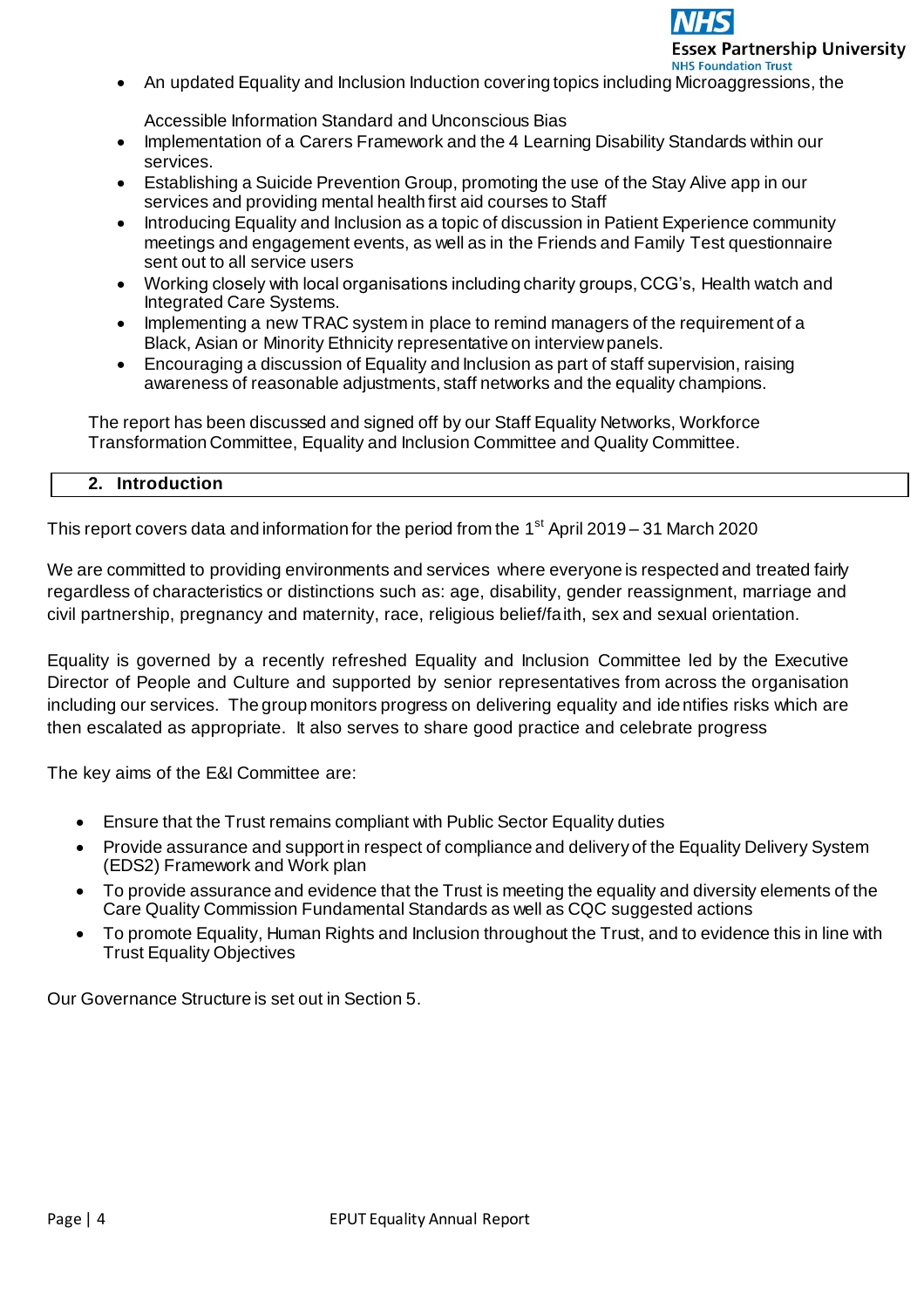

#### **3. Progress on our Equality Objectives and Equality Delivery System**

As part of the Trust's public sector duties, EPUT must publish its equality objectives every four years. Following a process of consultation with key stakeholders during December 2017 and March 2018, we developed three Equality Objectives (2018 - 2022) as follows:-

**Equality Objective 1:** To continuously improve service user experience and outcomes through the delivery of high quality, safe, and innovative services

**Equality Objective 2:** We will ensure all staff feel safe, included and have fair access to employment.

**Equality Objective 3:** We will empower our staff to build strong and healthy communities by being open and compassionate when involving people from all communities and groups.

Implementation of EDS2 is a mandatory requirement for both NHS commissioners and NHS providers. The Trust is required to demonstrate 4 key objectives. 2 for patients and service users and 2 for staff. The main purpose of the EDS2 is to help NHS Organisations, in discussion with local partners and local people, review and improve their performance for people with protected characteristics. The EDS2 is a generic tool

Our Equality Delivery System 2019-20 Full Summary is published here: <https://eput.nhs.uk/about-us/equality-and-diversity/>

Key highlights and achievements are as follows:-

- Participation in an External Audit on Equality and Inclusion.
- Creating and distributing a poster across the Trust to raise awareness of Staff Networks, Equality and Inclusion support and the Equality and Inclusion hub on the staff intranet.
- Black, Asian and Minority Ethnicity (BAME) representation on senior interview panels
- Doubling the number of Equality Champion volunteers in the Trust and creating new resources as well as a monthly update for participants
- Reviewing Equality Champions scheme to ensure that they were available in all localities, and recruiting in areas where this was not the case
- Growing and developing the newly created Staff Networks and supporting the existing Black, Asian and Minority Ethnicity Staff Network
- Reverse Mentoring for Black, Asian and Minority Ethnicity staff
- Supporting Veterans at EPUT with Armed Forces Champions and holding Veterans Aware Trust Status.
- Holding the first EPUT Equality and Inclusion Conference
- Asian Heritage Month
- Black History Month
- Disability History Month
- LGBTQ+ Pride Month
- Celebration of national days including International Women's and Men's Day

Full details of our achievements are recorded in our Equality Delivery System Action Plan 19-20 which can be found her[e https://eput.nhs.uk/about-us/equality-and-diversity](https://eput.nhs.uk/about-us/equality-and-diversity)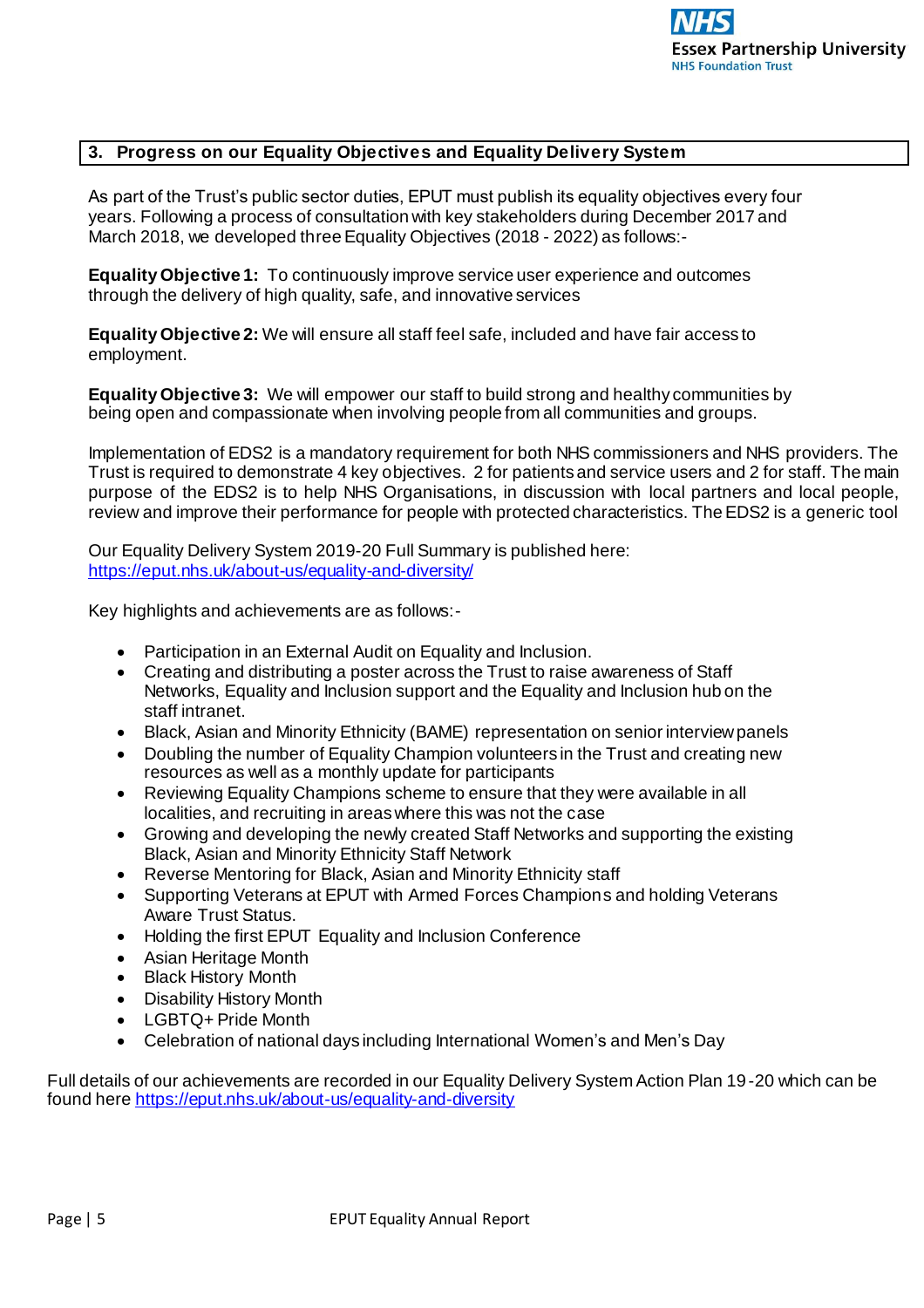

### **4. Governance Arrangements for Delivering Equality at EPUT.**

This diagram sets out the way in which we monitor our progress and hold ourselves to account.



Appendix 1 sets out our approach to reducing Patient Inequalities.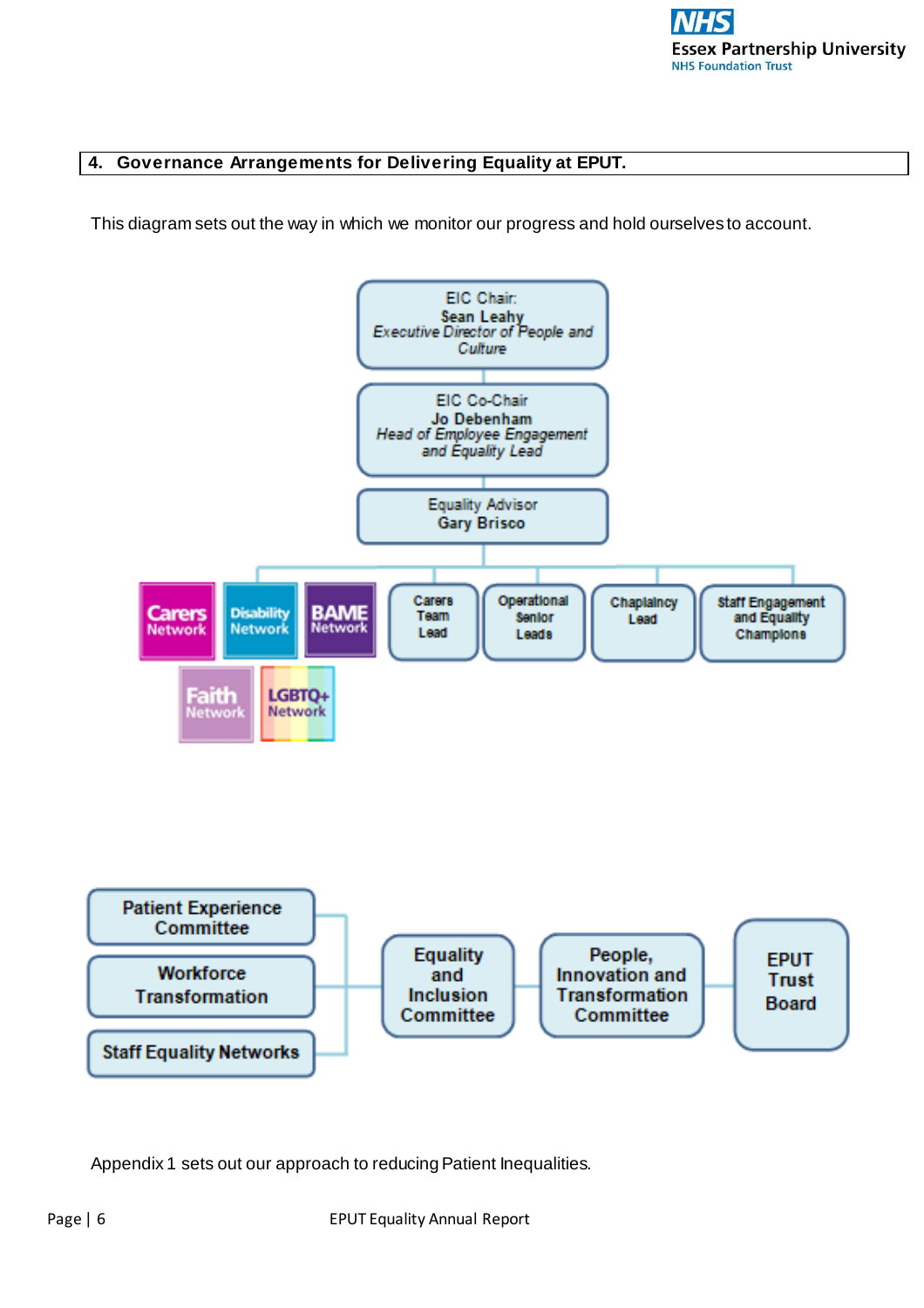

### **5. Service Access and Provision**

Equality and diversity is embedded into everything the Trust does, and the aim is for the Trust to be a leader in championing inclusivity - valuing its patients and service users and carers. The aim of embedding equality and diversity is to ensure that patients and service users and carers are valued, treated with respect and dignity, are treated fairly, with the best possible patient healthcare journey.

Below are various aspects of inclusion that the Trust has to meet compliance with and other initiatives to engage with patients and service users and the local community.

#### **6.1 Accessible Information Standards (AIS)**

The Accessible Information Standards came into force in July 2016, across all NHS and Adult social care systems to have a consistent approach to identifying, recording, flagging, sharing and meeting the needs of patients and service users, service users and carers and parents, where those needs relate to individuals who are blind, deaf, deafblind or who have a learning disability.

Accessible Information Standards have been implemented at EPUT for some time. It is now included in our Equality, Inclusion, Bullying and Harassment induction for all new staff, as well as promoting this to existing staff and providing information on the Trust intranet. New Translation services were also implemented via "Language Empire" to support any requests for accessible information.

#### **6.2 Faith and Chaplaincy Services**

The EPUT Chaplaincy and spiritual care service completed a move this year to put in place directly employed chaplains providing a service to the bulk of Trust inpatient units. The remaining inpatient units at Chelmsford and in Bedfordshire continue to receive provision via SLA from the local general chaplaincy teams. The EPUT Chaplaincy service is also very pleased to have appointed its first Muslim Imam expanding our faith provision base.

Record numbers of local trained chaplaincy volunteers , from varied ethnic and belief group backgrounds are now in place across Trust sites and two further training course for chaplaincy volunteers have been completed. The team now has over 30 active chaplaincy volunteers and this provision is hoped to be expanded further across all sites.

Chaplaincy continue to provide regular, well received input via local hospital radio, ongoing monthly ward songs of praise, groups on wards and events including the very popular EPUT "Spiritual care Day" event at Chelmsford Cathedral.

#### **6.3 Interpreting and Translation Services**

The Trust has a contract in place with Language Empire to provide interpreting and translation services for our patients and service users.

Supplying our service users with a translator through Language Empire helps bridge any language or cultural gaps between our patients and their healthcare providers. It also allows service users to communicate accurate information to clinicians and practitioners so that symptoms and their meanings can be understood and correctly diagnosed which allows the best available treatment to be offered. Both face to face and telephone interpreting can be offered.

Translation services offered include converting documents into alternative languages or formats such as braille, large print, audio, video or pictorial English and normal print.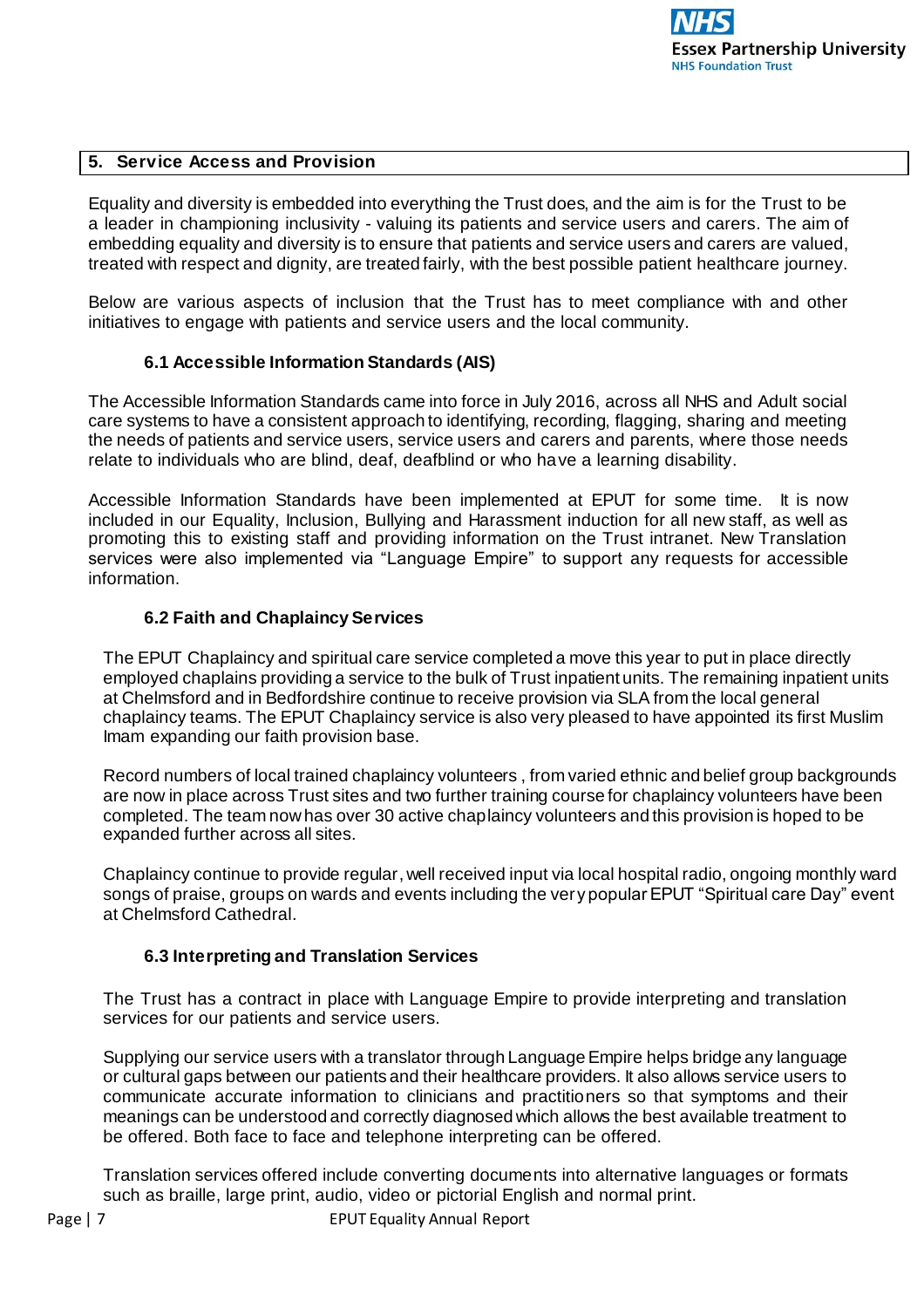Languages and formats supported by Language Empire are listed here:



### **6.4 Equality Impact Assessments**

The Trust has processes in place to ensure that equality impact assessments are completed for all policies and key decisions, to good quality standards. This includes all decision making processes and Proposals presented to official committees. A recent refresh of the process has included strengthening the link to Quality Improvements process to ensure they are impact assessed and that equality related quality initiatives are encouraged.

#### **a. Complaints Process**

The Trust complaints policy sets out a framework for listening, responding and improving when patients and service users or service users, their families or carers raise concerns.

In addition to this, a process has been set up with the complaints department to ensure that Accessible information standards are embedded in the complaints process.

As part of the complaints and PALS (Patient Advice & Liaison Service) process we consider if issues raised are related to equality or diversity. Trained Complaint Investigators thoroughly and independently review all issues raised, and where injustice or wrongdoing is identified we take immediate steps to resolve the problem. We record and track lessons learned and actions taken, and ensure that learning is shared across the trust, to maximise the opportunity to improve the service and care we provide to all patients.

#### **6.6 Friend and Family Patient Survey**

Patient surveys are a vital source of feedback to us on areas in which our clinical services are doing well and areas which need to be improved.

The Trust has in place a unified patient survey. This draws together the national NHS Friends and Family Test (FFT) and a further series of local questions around key areas we identified together with people who use our services. A specific question asking service users if they felt they were treated equally and if not, how we could improve on this is included on every FFT form. An online dashboard is available for operational managers to access their service's FFT results, including the specific equality and inclusion question. They are then able to discuss the feedback with their team or individuals, where appropriate, using it as an opportunity to reflect on practice and look for improvements. Managers are encouraged to use positive feedback to share and reinforce good practice, as well as encourage further participation in the

survey. Any concerns identified in the FFT comments are fed back by the Patient Experience Team to the relevant team/service to action appropriately.

Quarterly reports on the Equality and Inclusion FFT feedback are presented to the Equality and Inclusion Committee. FFT data is presented at the Patient and Carer Experience Sub-committee as well as service 'deep dive' reports being presented too which identify any areas for learning and improvement.

The Trust also participates in the annual National Community Mental Health Survey which is sent to patients who received treatment from the Trust from September to November each year to complete and return. The survey asks a number of questions around care and treatment and these results are presented the following year, with a comparison against other Trusts. The survey asks respondents to answer a number of questions on their demographics which then allows the Trust to report on this from an equality and inclusion perspective. Any areas within the Trust which require improvement are raised with Operations and any actions to be taken are monitored and evidenced throughout the year.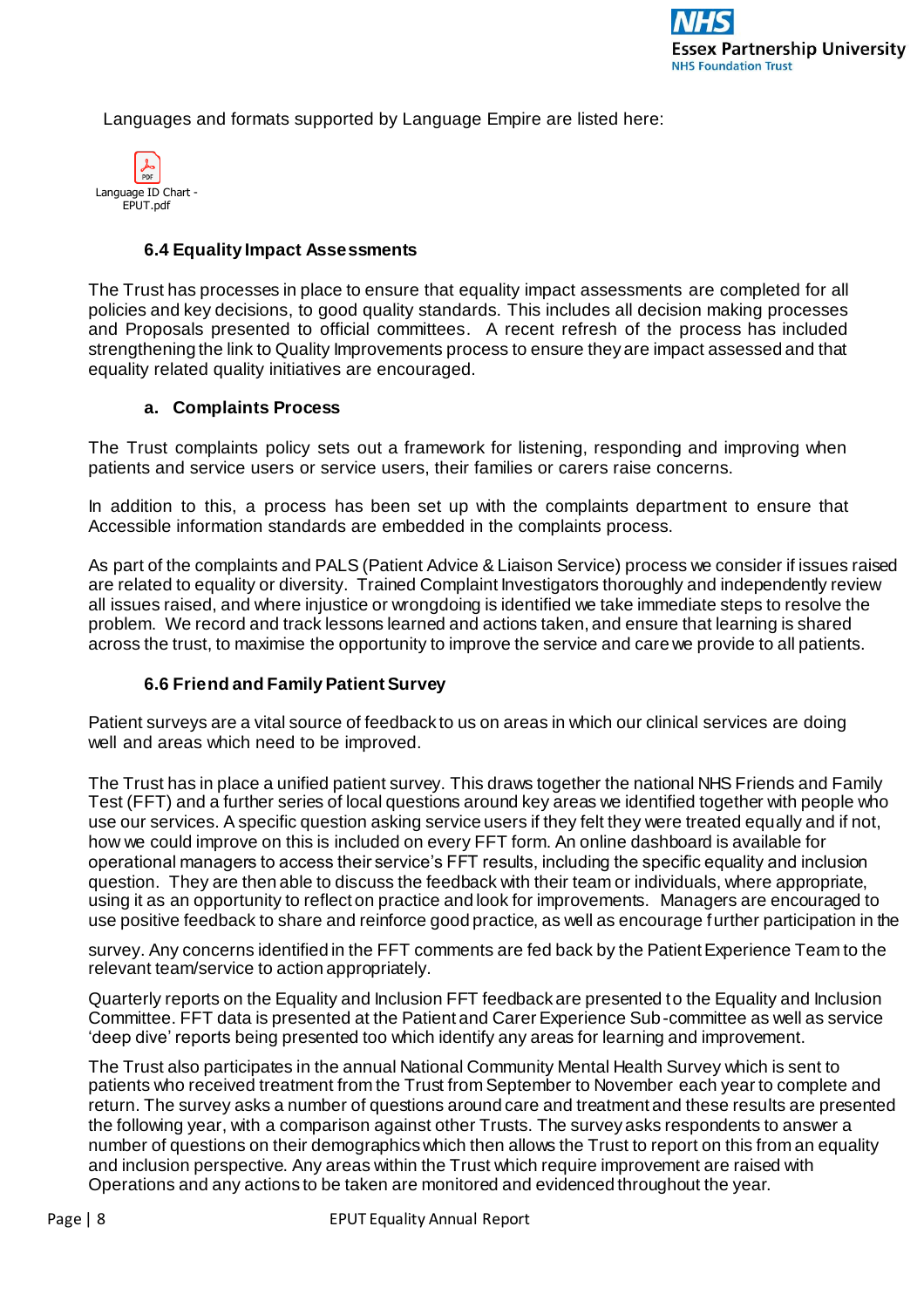

# **6.7 Patient Profile by Equality**

Each year we assess the % of our patients for whom we hold equality information (protected characteristics) The most recent summary is available at Appendix 2

#### **6. Workforce**

### **Workforce Profile by Equality**

Each year we produce a detailed analysis of our workforce by each of the protected characteristic groups and then a range of HR interventions. It also includes a full summary of what progress we have made in the area of workforce equality and inclusion. The most recent report is available here LINK

### **Gender Pay Gap**

We produce an annual report on Gender Pay Gap. The most recent report is available here LINK

### **Workforce Race Equality Standards (WRES)**

The Workforce Race Equality Standards are a mandatory requirement for NHS Employers looking at the experience of Black Asian and Minority Ethnic staff compared to their white counterparts. Our most recent published report is available here [https://eput.nhs.uk/about-us/equality-and](https://eput.nhs.uk/about-us/equality-and-diversity/delivering-equality)[diversity/delivering-equality](https://eput.nhs.uk/about-us/equality-and-diversity/delivering-equality) (scroll down the page).

### **Workforce Disability Equality Standard and Disability Confident Scheme**

The Workforce Disability Equality Standards are a mandatory requirement for NHS Employers looking at the experience of staff who are disabled or who have long term health conditions compared to non-disabled staff. Our most recent published report [https://eput.nhs.uk/about](https://eput.nhs.uk/about-us/equality-and-diversity/delivering-equality/)[us/equality-and-diversity/delivering-equality](https://eput.nhs.uk/about-us/equality-and-diversity/delivering-equality/)/ (scroll down the page).

#### **Mindful Employer**

EPUT are proud to be a signatory to the Charter for Employers who are Positive about Mental Health.

Mindful Employer is about supporting employers to support mental wellbeing at work, it is UK-wide and run by Workways which is part of the Devon Partnership NHS Trust.

It is led by employers and is for employers. It's about increasing awareness of mental health, demonstrating commitment to the mental wellbeing of all staff and showing that organisations are working towards putting their principles into practice.

For more information please visi[t: http://www.mindfulemployer.ne](http://www.mindfulemployer.net/)t

#### **Stonewall Diversity Champion**

During this period, EPUT held accreditation as a Stonewall Diversity Champion, allowing the use of Stonewall's logo on Trust documents and presentations, initial support in creating a LGBTQ+ Staff Network and input from Stonewall representatives. Feedback on the work that was taking place in the Trust was used as part of the first year of the LGBTQ+ Network in the Trust and its actions.

A presentation on supporting LGBTQ+ was also given by a member of Stonewall to our Equality Champions and Trust attendees, alongside our Executive Director of People and Culture and our Equality Advisor.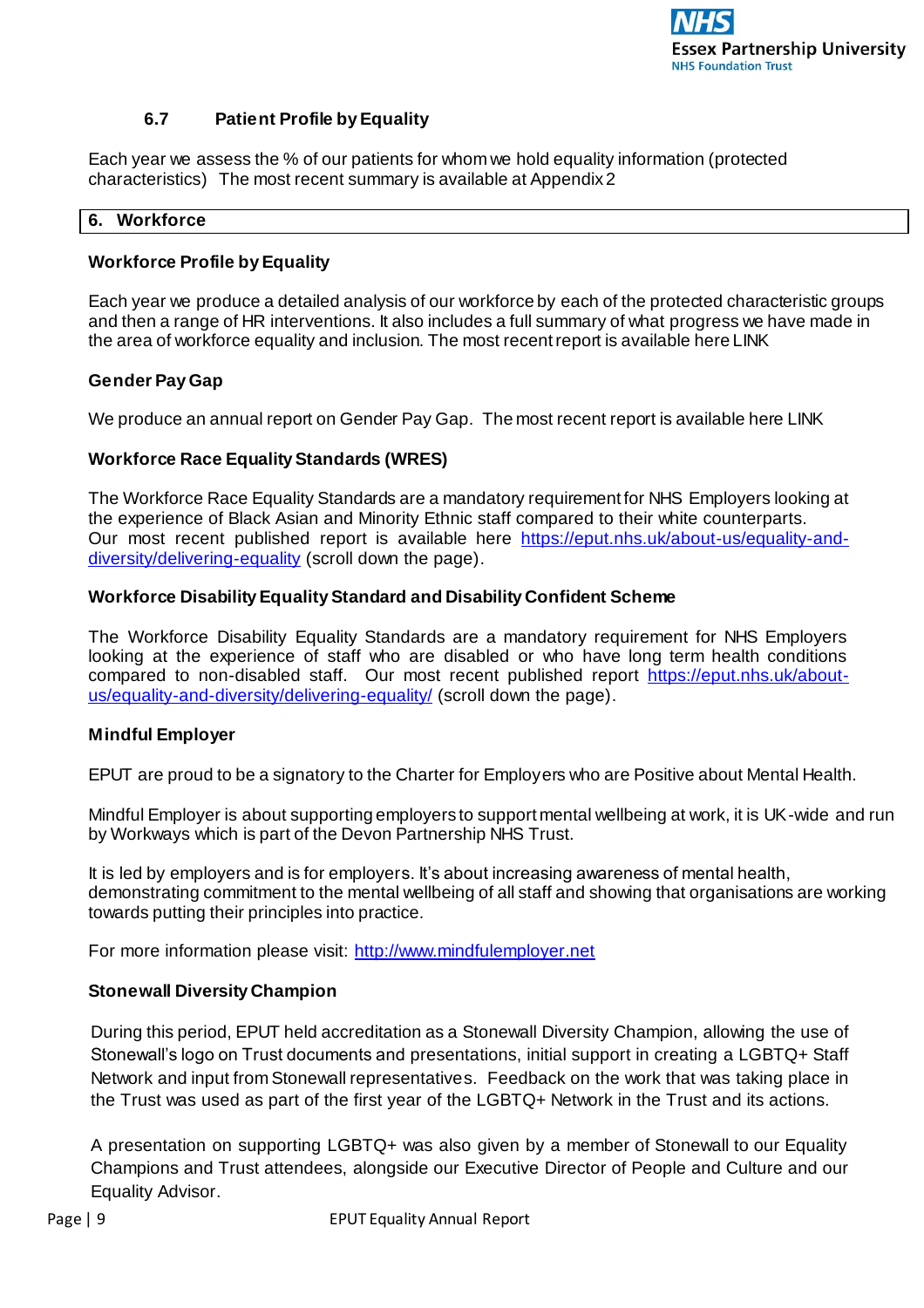### **7. Equality Networks**

During this period, EPUT had five Staff Networks as part of the Equality and Inclusion structure within the Trust. These Networks were open to all staff and regularly promoted throughout the year at Trust events, Trust communications channels and via the EPUT closed staff Facebook group.



They are an integral part of the Equality agenda and decision making processes for the Trust.

The following are examples of some of each Network's key achievements, based on actions developed independently by the membership group:

### **8.1 Black, Asian and Minority Ethnicity (BAME) Staff Network**

- Working in collaboration with the Staff Engagement Team to develop the Workforce Race Equality Standard report and action plan from 2019 – 2020.
- Delivering Unconscious Bias training as part of EPUT's Management Development Program.
- Working alongside the Workforce, Development and Training team to provide Reverse Mentoring sessions for senior members of staff, with Network members sharing their lived experiences.

# **8.2 Lesbian, Gay, Bi, Trans and other sexual or gender minority groups (LGBTQ+) Staff Network**

- Creating staff guides with information on how to better support and understand patients and colleagues from the LGBTQ+ community.
- Building upon the existing LGBTQ+ Rainbow Campaign with improved messaging on the importance of being an Ally as well as offering Rainbow NHS Pins to staff to help them show their support.
- Helped to plan and share staff profiles, articles and encourage staff across the Trust during LGBTQ+ Pride Month
- Meeting with LGBTQ+ organisations including Transpire, Basildon Pride and Stonewall to review existing resources and to develop new resources for staff.

#### **8.3 Faith and Spirituality Staff Network**

- The Network were part of Faith and Spirituality Week and Faith and Spirituality Appreciation day on November 13<sup>th</sup> 2019.
- New guidance was developed to support faith and spirituality in our services for events including Ramadan, Rosh Hashana and other spiritual and religious observances.
- Developing a Faith and Spirituality Staff guide with best practice for understanding and supporting different faiths.

#### **8.4 Disability and Mental Health Staff Network**

- Promoted Disability History Month, Purple Tuesday, Deaf Awareness Week, Dyslexia and Dyspraxia Awareness Week and other Disability and Mental Health related events throughout the year, providing staff stories, articles and videos through the Trust Intranet.
- Reviewed the Sickness and Wellbeing policy, the use of the Bradford score within the Trust and the Stress and Ill Mental Health toolkit for staff